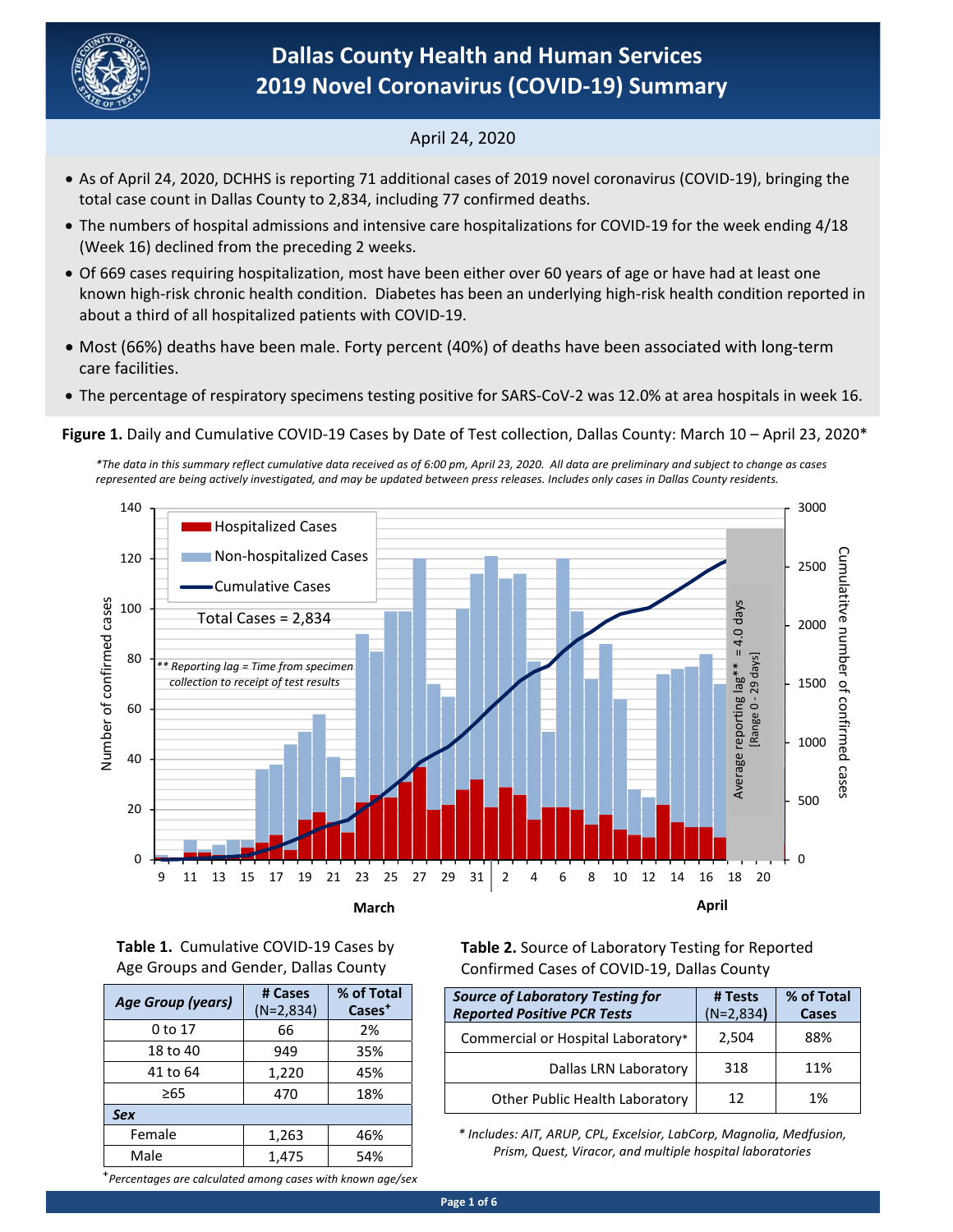**Table 3.** Respiratory Virus Testing by North Texas Hospitals: March 22 – April 18, 2020 (CDC Weeks 13‐16)

| <b>Week Ending</b>                   | 3/28/20                         |                      | 4/4/20                          |                      | 4/11/20                         |                      | 4/18/20                         |                      |  |
|--------------------------------------|---------------------------------|----------------------|---------------------------------|----------------------|---------------------------------|----------------------|---------------------------------|----------------------|--|
| <b>PCR Tests for:</b>                | Positive/<br><b>Total Tests</b> | %<br><b>Positive</b> | Positive/<br><b>Total Tests</b> | %<br><b>Positive</b> | Positive/<br><b>Total Tests</b> | %<br><b>Positive</b> | Positive/<br><b>Total Tests</b> | %<br><b>Positive</b> |  |
| SARS-CoV-2 Novel<br>Coronavirus      | 168/1,461                       | 11.5%                | 336/2,359                       | 14.2%                | 276/2,390                       | 11.5%                | 239 /1,993                      | 12.0%                |  |
| Influenza                            | 14/1,772                        | 0.8%                 | 5/1,067                         | 0.4%                 | 1/308                           | 0.3%                 | 0/510                           | 0%                   |  |
| Seasonal (non-SARS-2)<br>Coronavirus | 15/1,123                        | 1.3%                 | 9/545                           | 1.7%                 | 0/293                           | 0%                   | 1/406                           | 0.2%                 |  |
| Adenovirus (respiratory)             | 15/1,129                        | 1.3%                 | 11/560                          | 2.0%                 | 5/293                           | 1.7%                 | 3/390                           | 0.8%                 |  |
| Metapneumovirus                      | 114 /1,129                      | 10.1%                | 29/630                          | 4.6%                 | 14/293                          | 4.8%                 | 5/394                           | 1.3%                 |  |
| Rhinovirus/Enterovirus               | 99 /1,129                       | 8.8%                 | 43/630                          | 6.8%                 | 18/293                          | 6.1%                 | 18/394                          | 4.6%                 |  |
| <b>RSV</b>                           | 10/1,272                        | 0.8%                 | 4/763                           | 0.5%                 | 1/350                           | 0.3%                 | 1/411                           | 0.2%                 |  |

*Data sources: National Respiratory and Enteric Virus Surveillance System and additional hospitals voluntarily reporting directly to DCHHS. Testing denominators include out‐of‐county patients and testing performed only through hospitals in Dallas County. (Does not include FEMA drive‐thru clinics*)

**Table 4.** Transmission Risk Factors for Cumulative Confirmed COVID‐19 Cases, Dallas County

| <b>Exposure Risk Factor</b>                       | Cases<br>$(N=2,834)$ | % of Total Cases |
|---------------------------------------------------|----------------------|------------------|
| <b>International Travel</b>                       | 57                   | 2.0%             |
| Domestic Travel (Out-of-state)                    | 114                  | 4.4%             |
| Cruise Ship Travel                                | ጸ                    | 0.3%             |
| Long-Term Care Facility (Residency)               | 206                  | 7.3%             |
| Jail (Inmate)                                     | 133                  | 4.7%             |
| <b>Homeless Shelter</b>                           | 41                   | 1.3%             |
| Close contact or Presumed Community Transmission* | 2,275                | 80.3%            |

*\*Includes: household transmission, and cases with no other exposure risk factors identified*





*\*Patients diagnosed with confirmed COVID‐19 by PCR testing. The data in this summary reflect cumulative data received as of 7:00 pm yesterday. All data are preliminary and subject to change as cases represented are being actively investigated, and may be updated between press releases. Includes only cases in Dallas County residents.*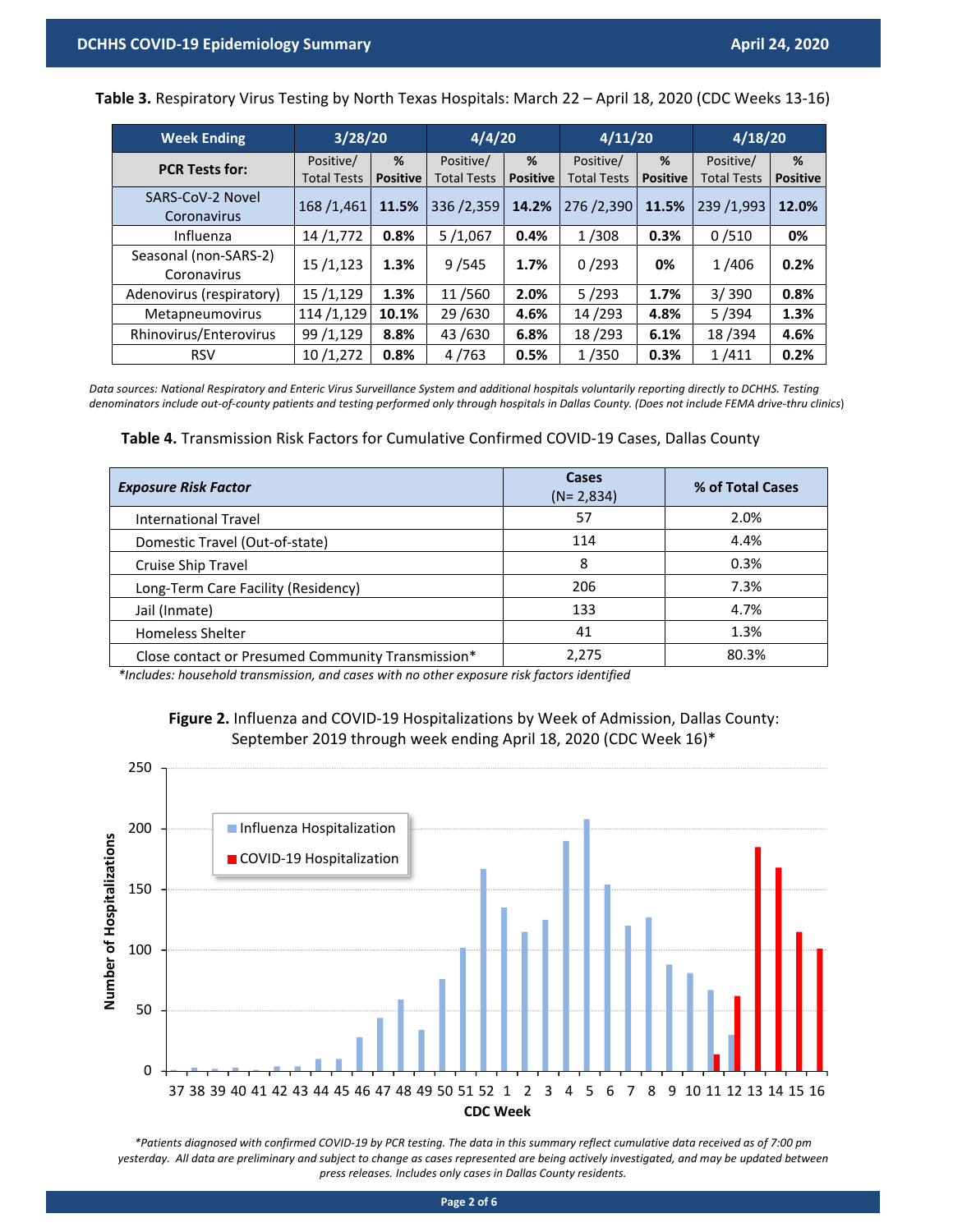**Table 5.** Characteristics of Cumulative Confirmed COVID‐19 Cases, Dallas County: March 10 – April 23, 2020

|                                        | <b>Non-Hospitalized Cases</b> | %                  |
|----------------------------------------|-------------------------------|--------------------|
| Not Hospitalized                       | $N = 2.165$                   | 76% of Total Cases |
| Outpatient/ Urgent Care/ Drive-through | 1.792                         | 83%                |
| <b>Emergency Department only</b>       | 373                           | 17%                |

|                                      |                       | <b>Hospitalized Cases</b> | %                  |  |  |
|--------------------------------------|-----------------------|---------------------------|--------------------|--|--|
| <b>Ever Hospitalized</b>             |                       | $N = 669$                 | 24% of Total Cases |  |  |
| Admitted to Intensive Care Unit      |                       | 210                       | 31%                |  |  |
| <b>Mechanical Ventilation</b>        |                       | 122                       | 18%                |  |  |
| Male                                 |                       | 388                       | 58%                |  |  |
|                                      | $0 - 17$              | 3                         | 0%                 |  |  |
| Age Group (years)                    | 18-40                 | 106                       | 16%                |  |  |
|                                      | 41-64                 | 309                       | 46%                |  |  |
|                                      | $\geq 65$             | 251                       | 38%                |  |  |
| Presence of ≥1 high risk condition   |                       | 365                       | 55%                |  |  |
| <b>Diabetes</b>                      |                       | 201                       | 30%                |  |  |
| Lung Disease (e.g. COPD, asthma)     |                       | 94                        | 14%                |  |  |
| Heart Disease (e.g. CHF)             |                       | 103                       | 15%                |  |  |
| Kidney Disease (e.g. ESRD, dialysis) |                       | 60                        | 9%                 |  |  |
| Cancer, Immune-compromise            |                       | 69                        | 10%                |  |  |
| Pregnancy                            |                       | 8                         | 1%                 |  |  |
|                                      | White                 | 126                       | 19%*               |  |  |
|                                      | Hispanic              | 207                       | 31%*               |  |  |
| Race/ Ethnicity                      | <b>Black</b>          | 169                       | 25%*               |  |  |
|                                      | Other                 | 37                        | $6%*$              |  |  |
|                                      | Non-reported/ Unknown | 130                       | 19%                |  |  |

*\* Percentages can also be calculated to exclude cases for which race/ethnicity was unknown (not reported).*

| Death classified as confirmed if decedent was a Dallas                                                            |                 | <b>Confirmed Deaths</b> | %                                    |  |  |
|-------------------------------------------------------------------------------------------------------------------|-----------------|-------------------------|--------------------------------------|--|--|
| County resident with a positive COVID-19 PCR test. Data<br>are obtained from ME, hospitals, and vital statistics. |                 | $N = 77$                | 3% of Total Cases                    |  |  |
| Male                                                                                                              |                 | 51                      | 66%                                  |  |  |
|                                                                                                                   | 18-40           | 2                       | 3%                                   |  |  |
| Age Group (years)                                                                                                 | 41-64           | 15                      | 19%                                  |  |  |
|                                                                                                                   | $\geq 65$       | 60                      | 78%                                  |  |  |
| Presence of ≥1 high risk condition                                                                                |                 | 57                      | 80%**                                |  |  |
| <b>Diabetes</b>                                                                                                   |                 | 26                      | 37%**                                |  |  |
|                                                                                                                   | White           | 35                      | 45% (29% of population) <sup>+</sup> |  |  |
| Race/ Ethnicity                                                                                                   | <b>Hispanic</b> | 21                      | 27% (41% of population) <sup>†</sup> |  |  |
|                                                                                                                   | <b>Black</b>    | 15                      | 19% (24% of population) <sup>†</sup> |  |  |
|                                                                                                                   | Other           | 6                       | 8% (6% of population) <sup>†</sup>   |  |  |

*\*\* Percentages are of cases for which underlying health conditions were reported* 

† *2019 U.S. Census population estimates for Dallas County*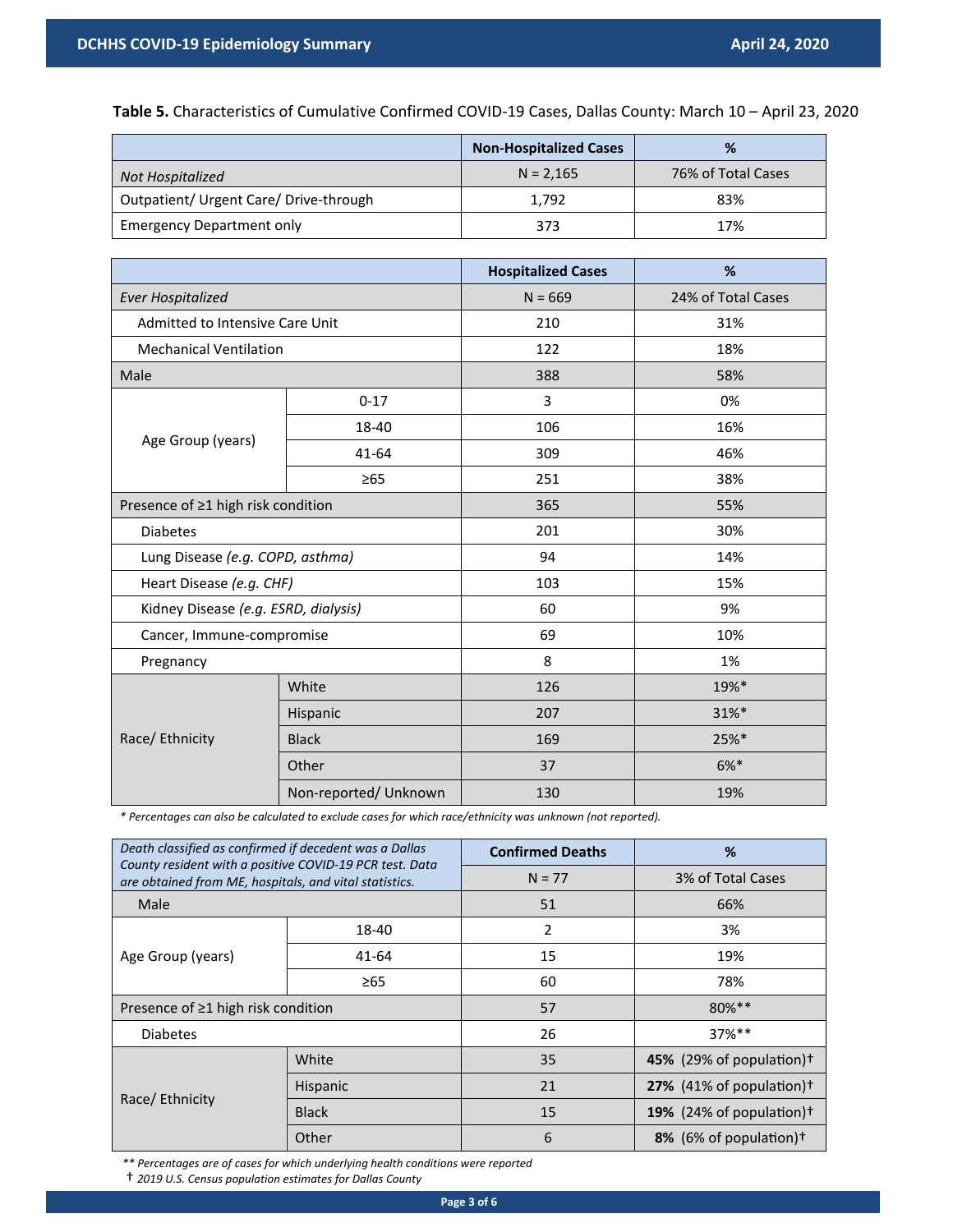**Table 6.** Summary of Influenza and COVID‐19 Hospitalizations and Deaths from Dallas County Hospitals, Vital Statistics and Medical Examiner's Office

| <b>Week Ending</b>                                 | 03/07          | 03/14    | 03/21    | 03/28 | 04/04 | 4/11   | 4/18   | $9/08/19-$ |
|----------------------------------------------------|----------------|----------|----------|-------|-------|--------|--------|------------|
| <b>CDC Week</b>                                    | <b>10</b>      | 11       | 12       | 13    | $14*$ | $15*$  | $16*$  | Present    |
| Influenza hospitalizations <sup>1</sup>            | 81             | 67       | 30       | N/A   | N/A   | N/A    | N/A    | 1,990      |
| Influenza ICU admissions <sup>1</sup>              | 9              | 7        | 7        | N/A   | N/A   | N/A    | N/A    | 281        |
| Confirmed influenza-associated deaths <sup>2</sup> | 2              | 0        | $\Omega$ | N/A   | N/A   | N/A    | N/A    | 25         |
| COVID-19 hospitalizations <sup>3</sup>             | 0              | 14       | 62       | 185   | 168*  | $115*$ | $101*$ | 669*       |
| COVID-19 ICU admissions <sup>3</sup>               | 0              |          | 27       | 62    | 58*   | $34*$  | $19*$  | $210*$     |
| Confirmed COVID-19-associated deaths               | $\overline{0}$ | $\Omega$ | 3        | 11    | $8*$  | $16*$  | $27*$  | $77*$      |

\**All data are preliminary and subject to change as additional information is received.* 

<sup>1</sup> Reflects all influenza-associated hospitalizations reported from 14 hospitals located within Dallas County by week of any positive influenza tests. 2 Confirmed influenza‐associated deaths as defined by a positive laboratory test and any of the following: (1) death certificate denotation, (2) medical record documentation of compatible symptoms and clear progression from illness to death, or (3) determination by the County Medical Examiner's office (ME) of no alternate cause of death. Does not include possible influenza‐associated deaths with pending determination of primary cause of death.

<sup>3</sup> Reflect all COVID-19-associated hospitalizations reported from area hospitals within Dallas County by week of admission; data as of 7:00 pm yesterday.

## Figure 3. Intensive Care Unit Hospitalizations for Influenza and COVID-19 by Week of Admission, Dallas County: September 2019 through week ending April 18, 2020 (CDC Week 16)\*



*\* Patients diagnosed with confirmed COVID‐19 by PCR testing. The data in this summary reflect cumulative data received as of 7:00 pm yesterday. All data are preliminary and subject to change as cases represented are being actively investigated, and may be updated between*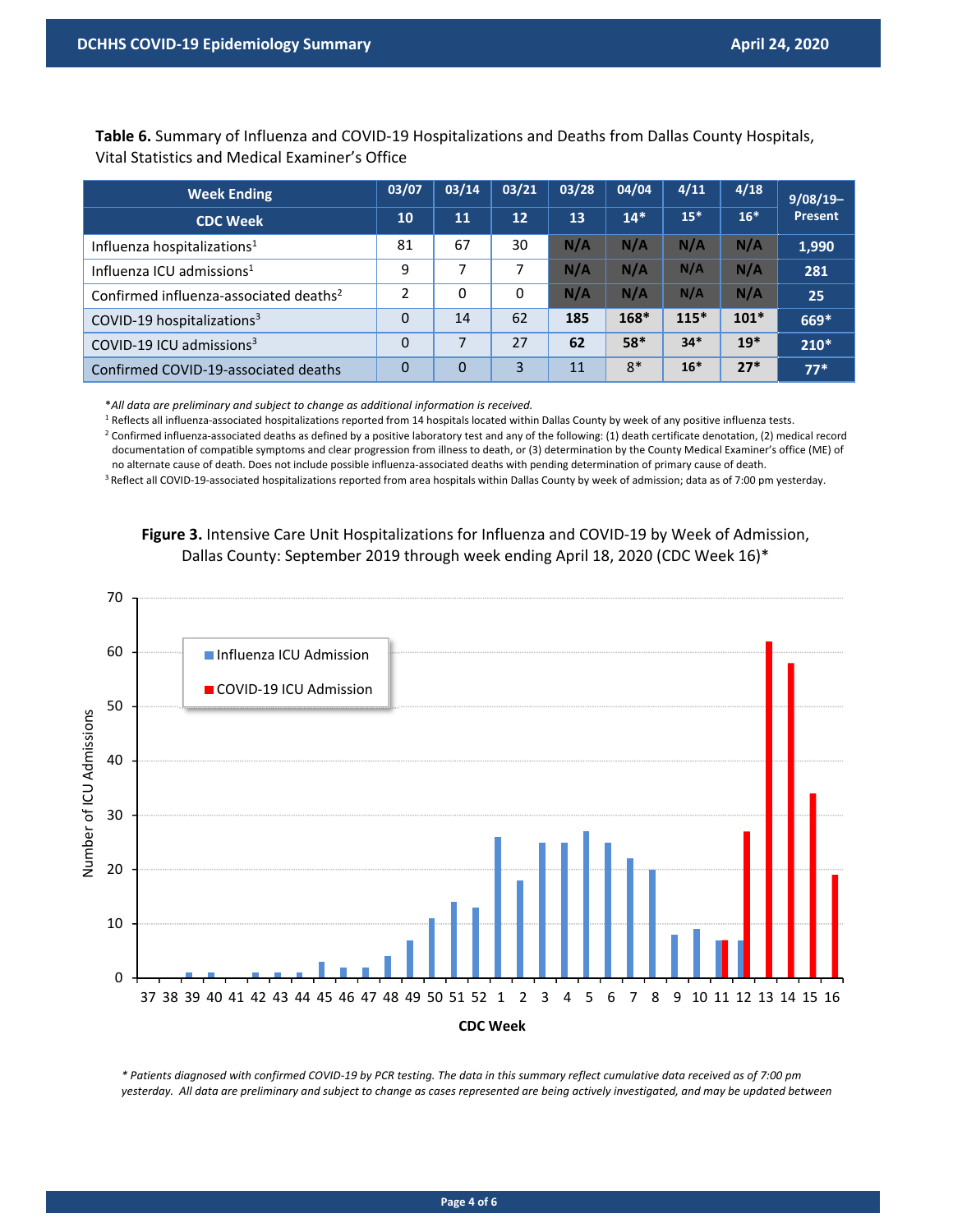

Figure 4. Syndromic Surveillance of Emergency Department Visits for COVID-like Illness (CLI)<sup>\*</sup> and Influenza‐like Illness (ILI)\*\*, Dallas County: September 29, 2019 – April 18, 2020

*ESSENCE Data is from 18 hospital emergency departments voluntarily reporting numbers of persons presenting with self‐reported chief complaints. \* CLI is defined as chief complaint of fever and cough or shortness of breath or difficulty breathing.* 

CDC Week

*\*\*ILI is defined as chief complaint of fever and cough or sore throat or mention of influenza.* 

| <b>City of Residence</b> | Cases (N=2,834) | % of Total Cases |
|--------------------------|-----------------|------------------|
| Addison                  | 15              | 0.5%             |
| <b>Balch Springs</b>     | 19              | 0.7%             |
| Carrollton               | 37              | 1.3%             |
| Cedar Hill               | 46              | 1.6%             |
| Cockrell Hill            | $\overline{4}$  | 0.1%             |
| Coppell                  | 23              | 0.8%             |
| <b>Dallas</b>            | 1,595           | 56.3%            |
| DeSoto                   | 83              | 2.9%             |
| Duncanville              | 47              | 1.7%             |
| Farmers Branch           | 45              | 1.6%             |
| Garland                  | 300             | 10.6%            |
| Glenn Heights            | 14              | 0.5%             |
| <b>Grand Prairie</b>     | 74              | 2.6%             |
| <b>Highland Park</b>     | 15              | 0.5%             |
| <b>Hutchins</b>          | $\mathbf{1}$    | 0.0%             |
| Irving                   | 225             | 7.9%             |
| Lancaster                | 41              | 1.4%             |
| Mesquite                 | 107             | 3.8%             |
| Richardson               | 48              | 1.7%             |
| Rowlett                  | 46              | 1.6%             |
| Sachse                   | 9               | 0.3%             |
| Seagoville               | 5               | 0.2%             |
| Sunnyvale                | 8               | 0.3%             |
| <b>University Park</b>   | 24              | 0.8%             |
| Wilmer                   | $\overline{2}$  | 0.1%             |
| Wylie                    | $\mathbf 1$     | 0.0%             |

|  | Table 7. Cumulative COVID-19 Cases by City of Residence within Dallas County as of April 23, 2020 |  |  |  |  |  |  |  |  |
|--|---------------------------------------------------------------------------------------------------|--|--|--|--|--|--|--|--|
|  |                                                                                                   |  |  |  |  |  |  |  |  |